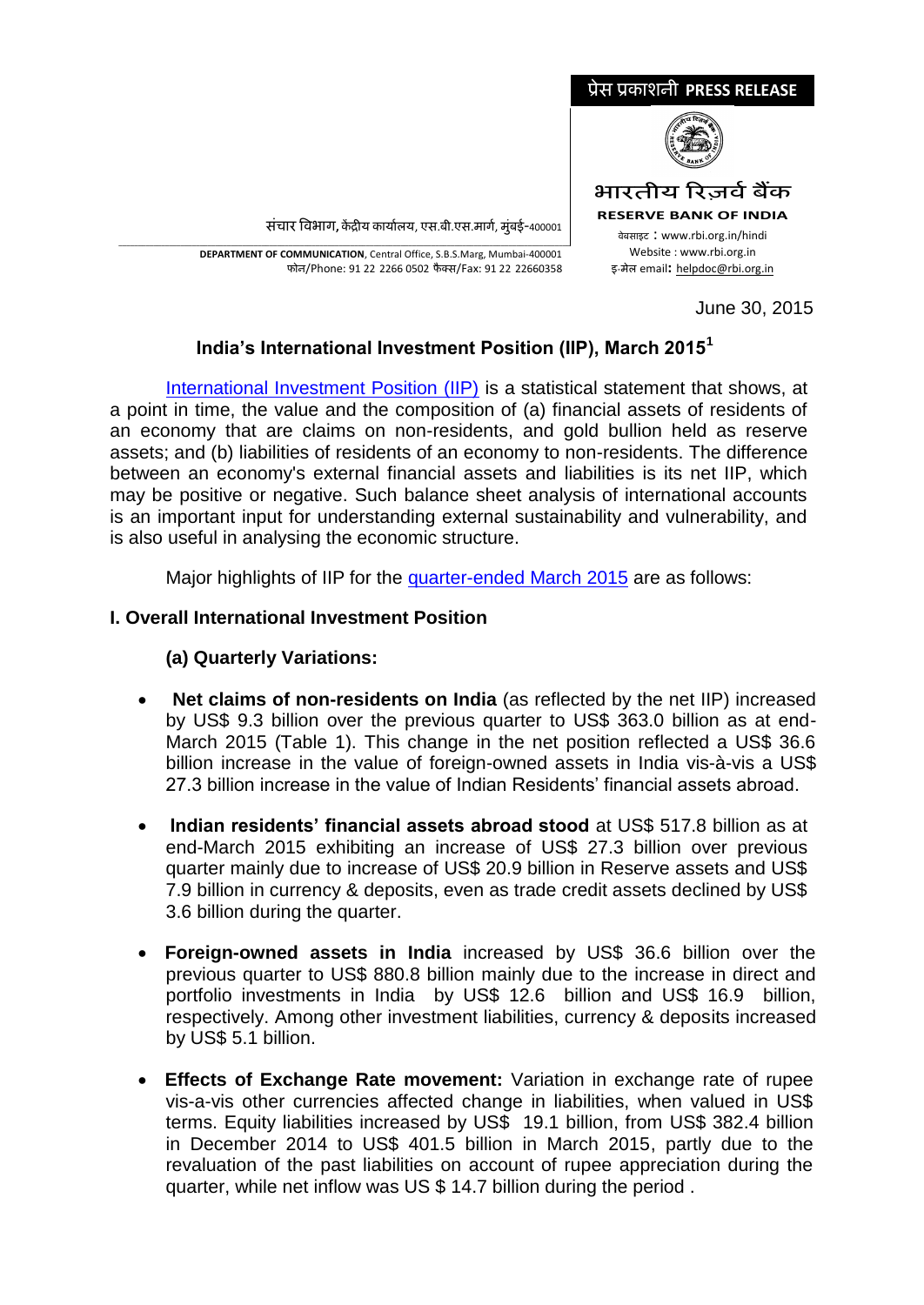**The ratio of India's international financial assets to international financial liabilities** stood at 58.8 per cent in March 2015 (58.1 per cent in December 2014).

### **(b) Annual Variations**

- International financial assets abroad increased by US\$ 34.1 billion during the financial year 2014-15 (Table 1). These included increase of US\$ 1.8 billion in direct investment abroad and US\$ 37.4 billion in Reserve Assets, even as trade credit declined by US\$ 6.0 billion.
- International financial liabilities increased by US\$ 60.3 billion on a year-onyear basis. Of these, direct investment in India increased by US\$ 22.0 billion whereas portfolio investment in India increased by US\$ 30.6 billion. Among other investments, currency & deposits increased by US\$ 11.3 billion during the year.
- As a result of the above changes in external assets and liabilities, net claims of non-residents on India increased by US\$ 26.2 billion during the financial year 2014-15.

#### **II. Ratios of International Financial Assets and Liabilities to Gross Domestic Product (GDP)**

- The ratio of total international financial assets to GDP (at current prices) increased to 25.8 per cent as at end-March 2015 from 25.6 per cent a year ago (Table 2). Reserve Assets to GDP ratio increased to 17.1 per cent as at end-March 2015 from 16.1 per cent as at end-March 2014.
- The ratio of total international financial liabilities to GDP rose to 44.0 per cent as at end-March 2015 from 43.5 per cent a year ago. Among the international financial liabilities, the ratio of Direct investment and Portfolio investment to GDP stood at 13.2 per cent and 11.4 per cent, respectively, as at end-March 2015.
- The ratio of net IIP to GDP was (-) 18.1 per cent at end-March 2015.

#### **III. Composition of External Financial Assets and Liabilities**

- Reserve Assets continued to have the dominant share (66.0 per cent) in India's international financial assets in March 2015, followed by direct investment abroad (25.2 per cent) (Table 3).
- Direct Investment (30.0 per cent), portfolio investment (25.9 per cent), loans (20.3 per cent), and currency and deposits (13.1 per cent) were the major constituents of the country's financial liabilities.

#### **IV. Debt Liabilities vis-à-vis Non-Debt Liabilities**

The share of non-debt liabilities increased marginally to 45.6 per cent as at end- March 2015 from 45.3 percent at end- December 2014 (Table 4).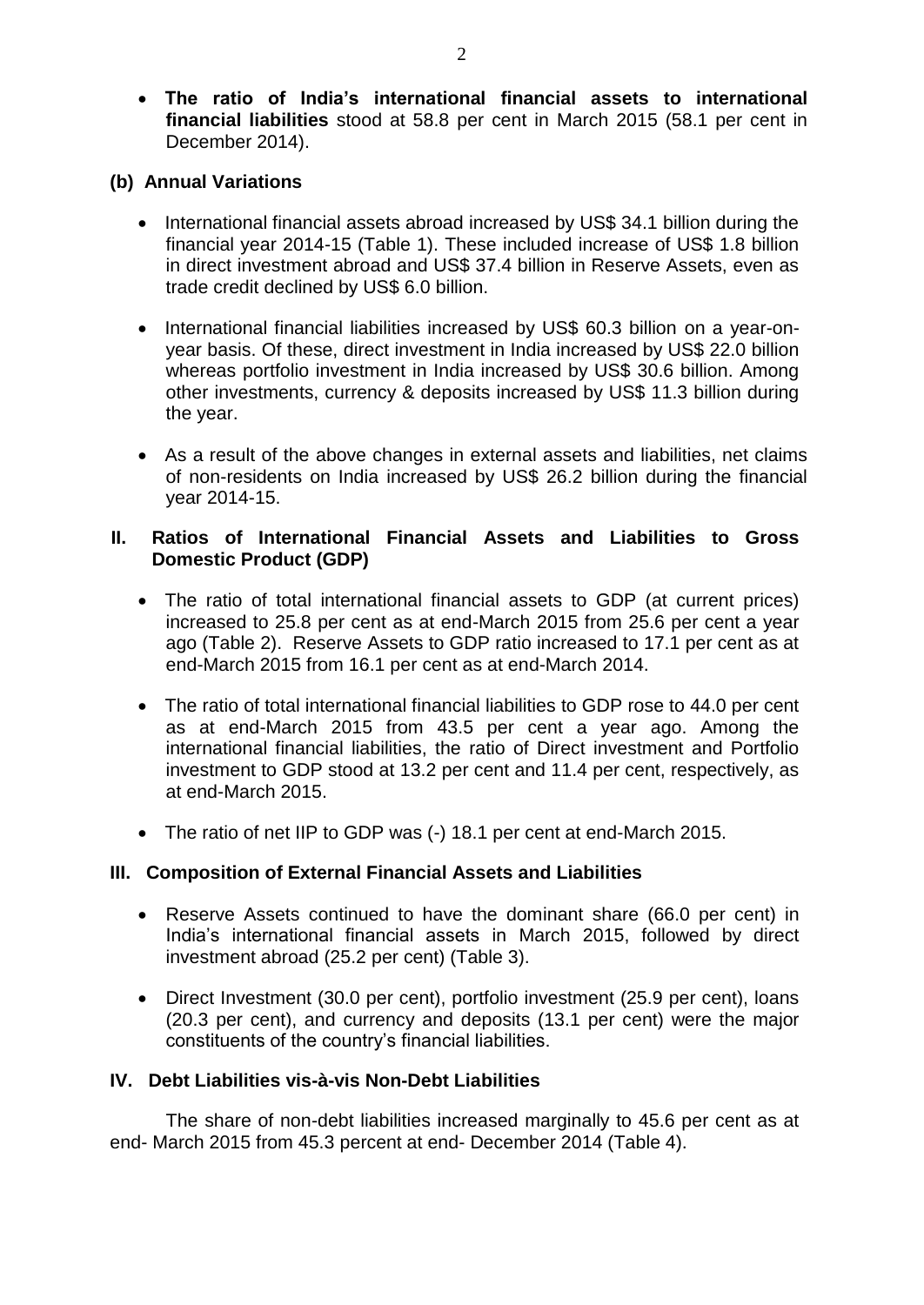|                                                    | (US \$ billion)   |                |                   |                   |           |
|----------------------------------------------------|-------------------|----------------|-------------------|-------------------|-----------|
| <b>Period</b>                                      | <b>Mar-14(PR)</b> | Jun-<br>14(PR) | <b>Sep-14(PR)</b> | <b>Dec-14(PR)</b> | Mar-15(P) |
| <b>Net IIP</b>                                     | $-336.8$          | $-350.0$       | $-356.9$          | $-353.7$          | $-363.0$  |
| A. Assets                                          | 483.7             | 491.8          | 488.6             | 490.5             | 517.8     |
| 1. Direct Investment                               | 128.7             | 128.9          | 129.5             | 129.8             | 130.5     |
| 2. Portfolio Investment                            | 1.2               | 1.3            | 1.3               | 1.4               | 1.4       |
| 2.1 Equity Securities                              | 1.0               | 0.9            | 1.0               | 1.0               | 1.1       |
| 2.2 Debt Securities                                | 0.3               | 0.3            | 0.3               | 0.4               | 0.4       |
| 3. Other Investment                                | 49.6              | 45.6           | 43.9              | 38.6              | 44.2      |
| 3.1 Trade Credits                                  | 8.7               | 8.3            | 7.5               | 6.3               | 2.7       |
| 3.2 Loans                                          | 6.9               | 5.1            | 5.1               | 4.2               | 4.9       |
| 3.3 Currency & Deposits                            | 17.9              | 15.7           | 15.0              | 11.9              | 19.8      |
| 3.4 Other Assets                                   | 16.1              | 16.4           | 16.4              | 16.2              | 16.9      |
| 4. Reserve Assets                                  | 304.2             | 316.1          | 313.8             | 320.7             | 341.6     |
| <b>B.</b> Liabilities                              | 820.5             | 841.8          | 845.4             | 844.2             | 880.8     |
| 1. Direct Investment                               | 242.7             | 250.4          | 252.2             | 252.1             | 264.7     |
| 2. Portfolio Investment                            | 197.5             | 208.8          | 212.3             | 211.2             | 228.1     |
| 2.1 Equity Securities                              | 139.7             | 147.1          | 144.9             | 141.2             | 148.4     |
| 2.2 Debt securities                                | 57.8              | 61.7           | 67.5              | 70.1              | 79.7      |
| 3. Other Investment                                | 380.3             | 382.5          | 380.9             | 380.8             | 388.0     |
| 3.1 Trade Credits                                  | 83.9              | 84.2           | 82.5              | 81.1              | 82.9      |
| 3.2 Loans                                          | 179.3             | 178.5          | 176.8             | 176.6             | 178.4     |
| 3.3 Currency & Deposits                            | 104.0             | 106.4          | 108.9             | 110.2             | 115.3     |
| 3.4 Other Liabilities                              | 13.0              | 13.4           | 12.8              | 13.0              | 11.4      |
| <b>Memo item: Assets to</b><br>Liability Ratio (%) | 59.0              | 58.4           | 57.8              | 58.1              | 58.8      |

# **Table 1: Overall International Investment Position of India**

R: Revised PR: Partially revised P: Provisional;

The sum of the constituent items may not add to the total due to rounding off.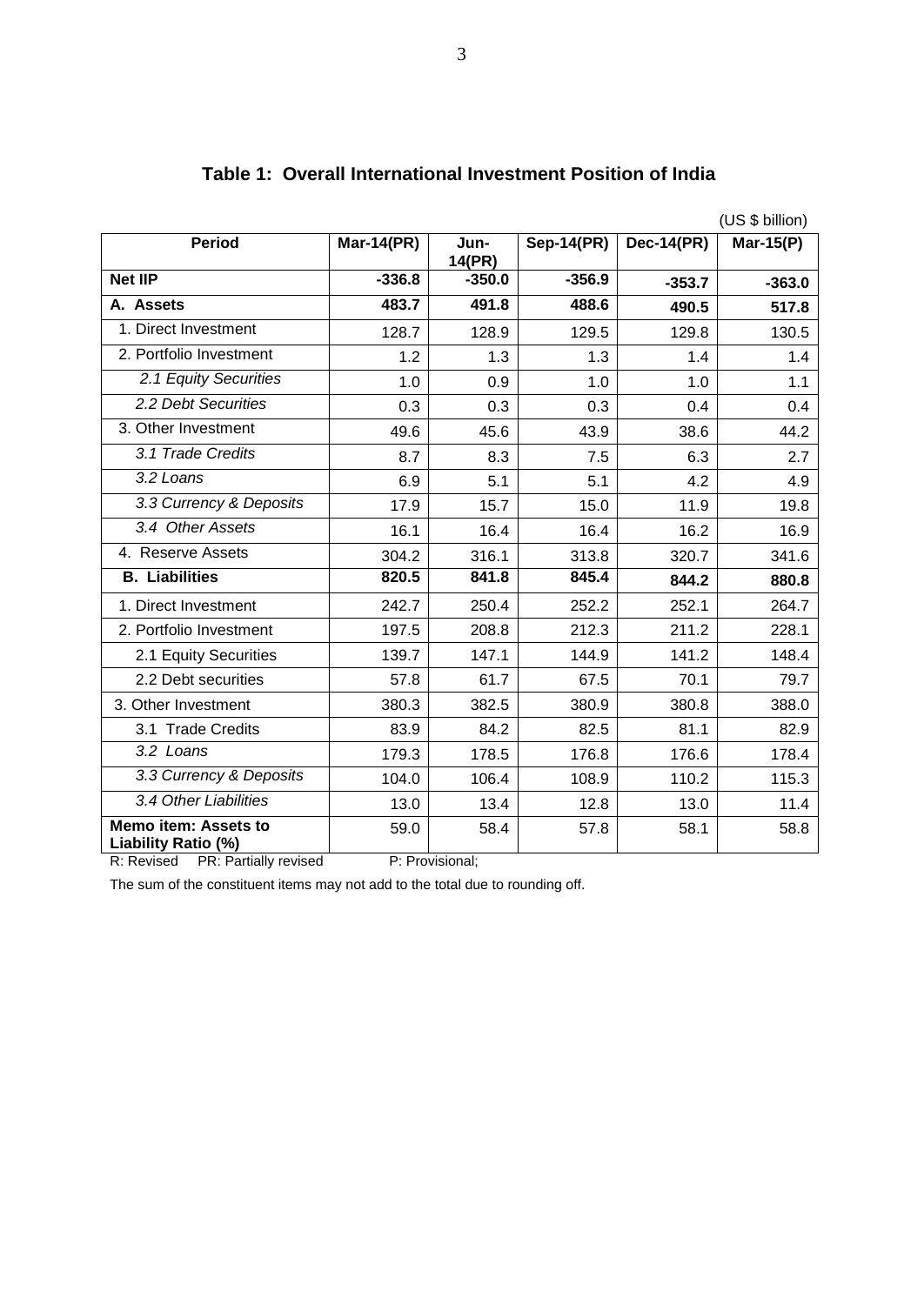|                                       |            | (per cent)         |            |
|---------------------------------------|------------|--------------------|------------|
| <b>Period</b>                         | Mar-13 (R) | <b>Mar-14 (PR)</b> | Mar-15 (P) |
| <b>Net IIP (Assets - Liabilities)</b> | $-17.8$    | $-17.8$            | $-18.1$    |
| A. Assets                             | 24.4       | 25.6               | 25.8       |
| 1. Direct Investment Abroad           | 6.5        | 6.8                | 6.5        |
| 2. Portfolio Investment               | 0.1        | 0.1                | 0.1        |
| 2.1 Equity Securities                 | 0.1        | 0.1                | 0.1        |
| 2.2 Debt Securities                   | 0.0        | 0.0                | 0.0        |
| 3. Other Investment                   | 1.9        | 2.6                | 2.2        |
| 3.1 Trade Credits                     | 0.2        | 0.5                | 0.1        |
| 3.2 Loans                             | 0.3        | 0.4                | 0.2        |
| 3.3 Currency and Deposits             | 0.7        | 1.0                | 1.0        |
| 3.4 Other Assets                      | 0.7        | 0.9                | 0.8        |
| 4. Reserve Assets                     | 15.9       | 16.1               | 17.1       |
| <b>B.</b> Liabilities                 | 42.2       | 43.5               | 44.0       |
| 1. Direct Investment in India         | 12.7       | 12.9               | 13.2       |
| 2. Portfolio Investment               | 11.0       | 10.5               | 11.4       |
| 2.1 Equity Securities                 | 7.6        | 7.4                | 7.4        |
| 2.2 Debt securities                   | 3.4        | 3.1                | 4.0        |
| 3. Other Investment                   | 18.5       | 20.1               | 19.4       |
| 3.1 Trade Credits                     | 4.9        | 4.5                | 4.1        |
| 3.2 Loans                             | 9.1        | 9.5                | 8.9        |
| 3.3 Currency and Deposits             | 3.9        | 5.5                | 5.8        |
| 3.4 Other Liabilities                 | 0.7        | 0.7                | 0.6        |

**Table 2: Ratios of External financial Assets and Liabilities to GDP**

#### **Table 3: Composition of International Financial Assets and Liabilities of India**

|                           |                |                |                |                | (per cent)   |
|---------------------------|----------------|----------------|----------------|----------------|--------------|
| <b>Period</b>             | Mar-<br>14(PR) | Jun-<br>14(PR) | Sep-<br>14(PR) | Dec-<br>14(PR) | Mar-15 $(P)$ |
| A. Assets                 |                |                |                |                |              |
| 1. Direct Investment      | 26.6           | 26.2           | 26.5           | 26.5           | 25.2         |
| 2. Portfolio Investment   | 0.2            | 0.3            | 0.3            | 0.3            | 0.3          |
| 3. Other Investment       | 10.3           | 9.3            | 9.0            | 7.9            | 8.5          |
| 4. Reserve Assets         | 62.9           | 64.2           | 64.2           | 65.3           | 66.0         |
| <b>Assets/Liabilities</b> | 100.0          | 100.0          | 100.0          | 100.0          | 100.0        |
| <b>B.</b> Liabilities     |                |                |                |                |              |
| 1. Direct Investment      | 29.6           | 29.8           | 29.8           | 29.9           | 30.0         |
| 2. Portfolio Investment   | 24.1           | 24.8           | 25.1           | 25.0           | 25.9         |
| 3. Other Investment       | 46.3           | 45.4           | 45.1           | 45.1           | 44.1         |